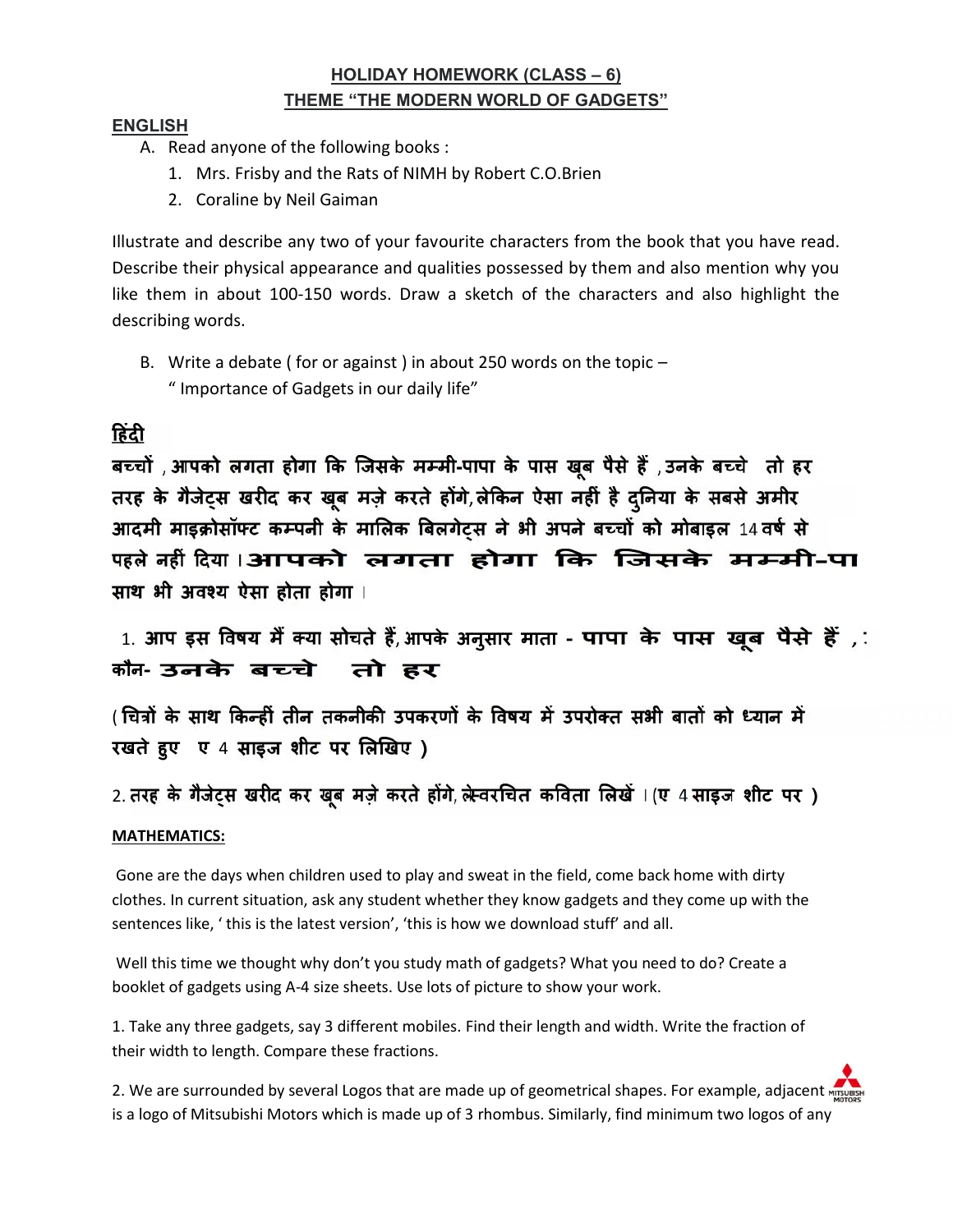company/brand which are made up of geometrical shapes. Also, create symbol for your dream gadget using mathematical shapes.

3. Make a schedule of your daily activities for a week. Use only hours. Complete the table given below and hence find the percentage of the time spent in all the activities. The sleep time is done for you.

Hint: Your average time for sleep is 8 hours. The fraction of 8 hours to 24 hour is  $\frac{8}{24}$ 

| Time spent in          | Day | Day2 | Day3 | Day4 | Day <sub>5</sub> | Day <sub>6</sub> | Day7 | Total | Average<br>$(Total \div 7)$ |
|------------------------|-----|------|------|------|------------------|------------------|------|-------|-----------------------------|
| Sleeping               | 8   | 8    | 8    | 8    | 8                | 8                | 8    | 56    | 8                           |
| Watching TV            |     |      |      |      |                  |                  |      |       |                             |
| Reading/Studying       |     |      |      |      |                  |                  |      |       |                             |
| Spending time with     |     |      |      |      |                  |                  |      |       |                             |
| parents                |     |      |      |      |                  |                  |      |       |                             |
| <b>Playing Gadgets</b> |     |      |      |      |                  |                  |      |       |                             |
| Playing outdoor        |     |      |      |      |                  |                  |      |       |                             |
| Recreational           |     |      |      |      |                  |                  |      |       |                             |
| time(Playing, Music)   |     |      |      |      |                  |                  |      |       |                             |

| Percentage of sleep time of the day $=\frac{8}{24}$ X100=33.33%. |  |
|------------------------------------------------------------------|--|
|------------------------------------------------------------------|--|

# **4. Do worksheets attached with the holidays homework in register three.**

# **SCIENCE**

General Instructions

The holidays homework is based on the on the topic " The Modern World of Gadgets". Let's understand how gadgets affect our life.

1.All work should be hand written and done neatly.

2.Original drawings / illustrations and creative use of material will be appreciated

3.Present your work on A-4 size sheet and put it on common folder with your name and class clearly written on the top.

It is impossible to deny, that we are now well and truly in to the digital age. resistance is futile. The advancement in the field of science and technology have resulted in better gadgets for masses. These gadgets have enhanced our life style by leaps and bounds.

Select a gadget [eg- smartphone, tv, iPad, fridge, AC, Computer etc.] And design the project in the form of information boards or write ups on the necessary aspects:

1) Invention of the gadget.

2) Science involved in designing the selected gadgets.

3) Improvement / enhancements done to bring the latest version of the gadget.

4) Negative impact on the health due to over use.

5) Boost your imagination and draw (only draw )any gadget that would be available in 2060 in markets.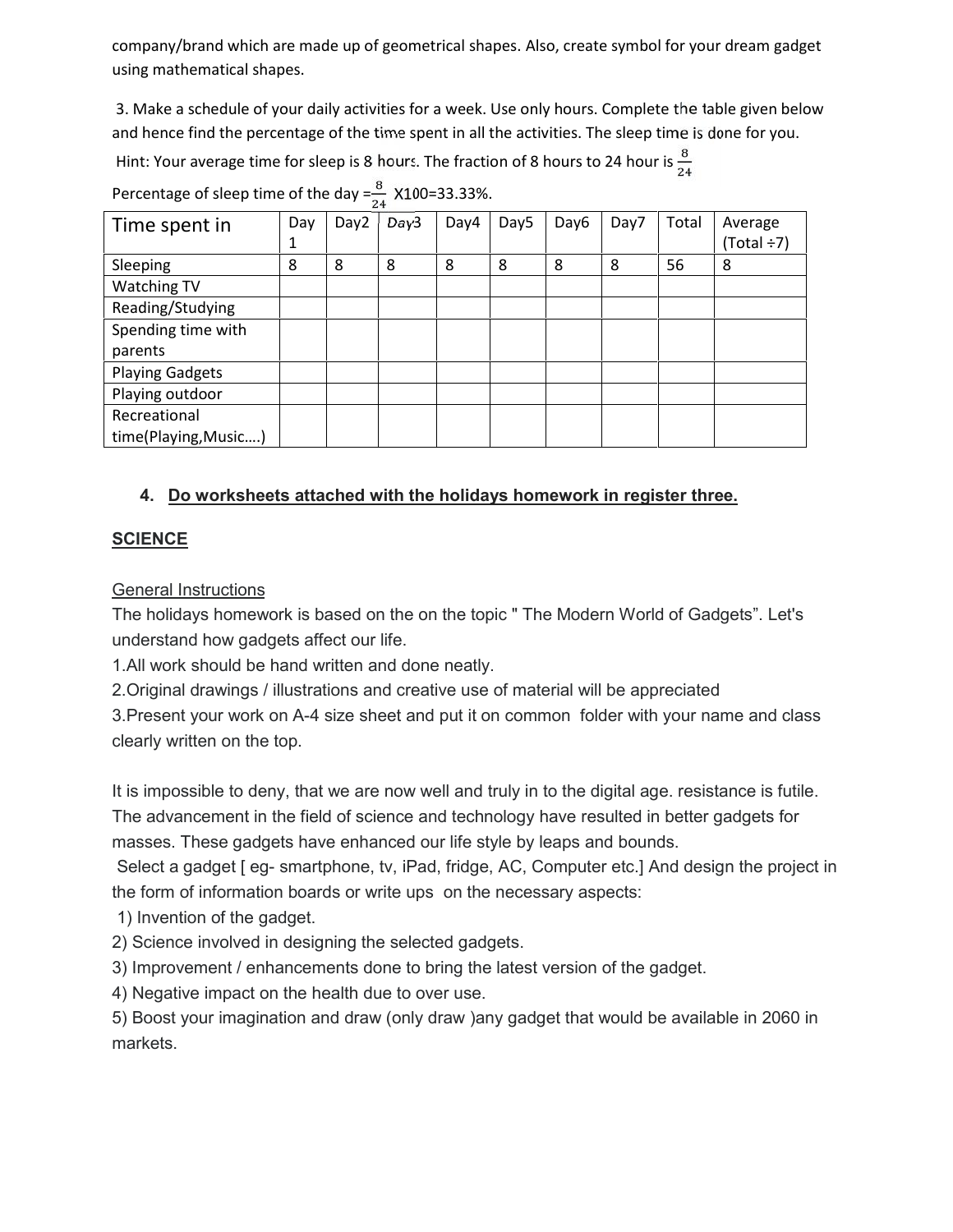### **SOCIAL SCIENCE**

#### **HISTORY(R.no-1 to 25)**

You are an archaeologists specializing in the study of the ancient period. You are interested in investigating about critical inventions in the ancient that have changed the lives of people. Make a Brochure citing information on any two inventions from the ancient period. Also, conclude your work with your personal views (100 words) regarding the Importance and Relevance of those Inventions even today.

### **GEOGRAPHY (R.no-26 onwards)**

The Summer Vacations are here and there is no better way to enjoy the summer break than to travel and use loads of gadgets. So, geographers, let's get down to do some fieldwork. You need to make a TRAVEL GUIDE MAP.Plan a Road Trip( within the city or abroad).Create your own Travel guide map on A4 Size sheet using the GPS(GLOBAL POSITIONING SYSTEM).Mark all the halts you wish to make(restaurants/café/favourite sites).Also mark the Place of origin and Destination.

### **FRENCH**

1.Make a collage for "ir" group and "er" group of verbs along with a picture depicting the action and frame the sentence to highlight the usage of verb. Use your imagination and creativity to use the space on the sheet effectively.

Material : Pastel chart (full) Colour : Any color Learn chapter 0-3

#### **COMPUTER**

Design a Poster.

Featuring attention-grabbing images and fun facts, this poster is sure to turn heads wherever you display it. Just grab your supplies and get started with the simple instructions below!

Theme for the poster: Modern World of Gadgets"

- $\triangleright$  Use MS-Word to design your poster.
- $\triangleright$  Add your information as text boxes or word art with borders. Resize them as necessary.
- $\triangleright$  Insert relevant pictures/images from Internet. (Using Copy-paste options).
- $\triangleright$  Explore the formatting options and tools to design your layout.
- $\triangleright$  When you are finished, take a print-out on A-4 Size sheet and submit to your teacher.

#### Topics

| 1. Multi Laptop Windows         | Roll No 1-8        |
|---------------------------------|--------------------|
| 2. USB vacuum cleaner           | Roll No 9-16       |
| 3. Window mounted solar charger | Roll No 17-24      |
| 4. Wireless Earphones           | Roll No 25-32      |
| 5. Smartwatch                   | Roll No 33-40      |
| 6. Portable wireless Projector  | Roll No 41 onwards |